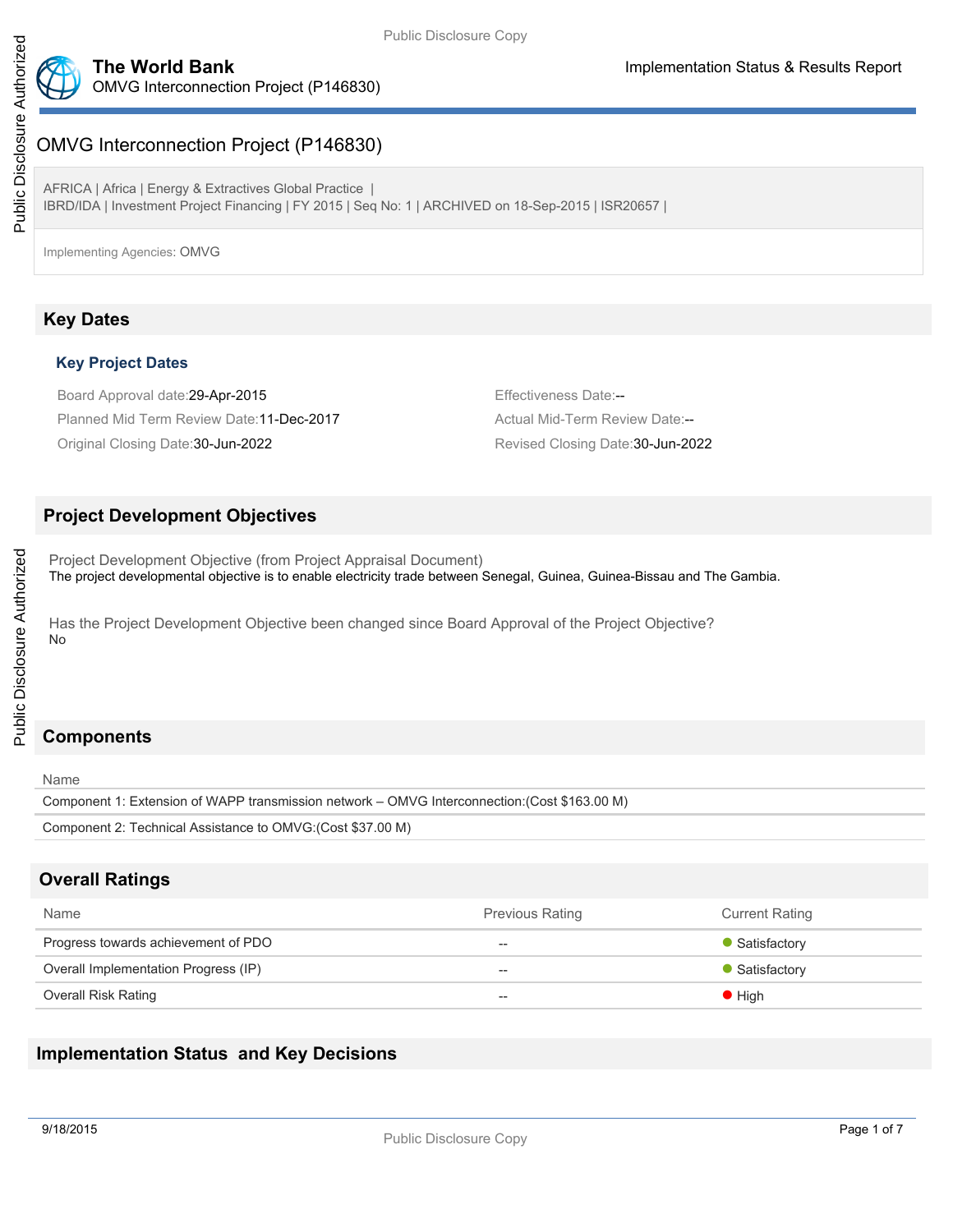

The project was approved April 29, 2015, thus this is the requisite initial ISR, and the project is expected to become effective October 2015.

## **Risks**

### **Systematic Operations Risk-rating Tool**

| <b>Risk Category</b>                                            | Rating at Approval | <b>Previous Rating</b> | <b>Current Rating</b> |
|-----------------------------------------------------------------|--------------------|------------------------|-----------------------|
| <b>Political and Governance</b>                                 | • Substantial      | $-$                    | • Substantial         |
| Macroeconomic                                                   | • Substantial      | $- -$                  | • Substantial         |
| Sector Strategies and Policies                                  | • Substantial      | $-$                    | • Substantial         |
| Technical Design of Project or Program                          | • Moderate         | $- -$                  | • Moderate            |
| Institutional Capacity for Implementation and<br>Sustainability | $\bullet$ High     | $- -$                  | $\bullet$ High        |
| Fiduciary                                                       | • Substantial      | $- -$                  | Substantial           |
| <b>Environment and Social</b>                                   | • Substantial      | $- -$                  | Substantial           |
|                                                                 |                    |                        |                       |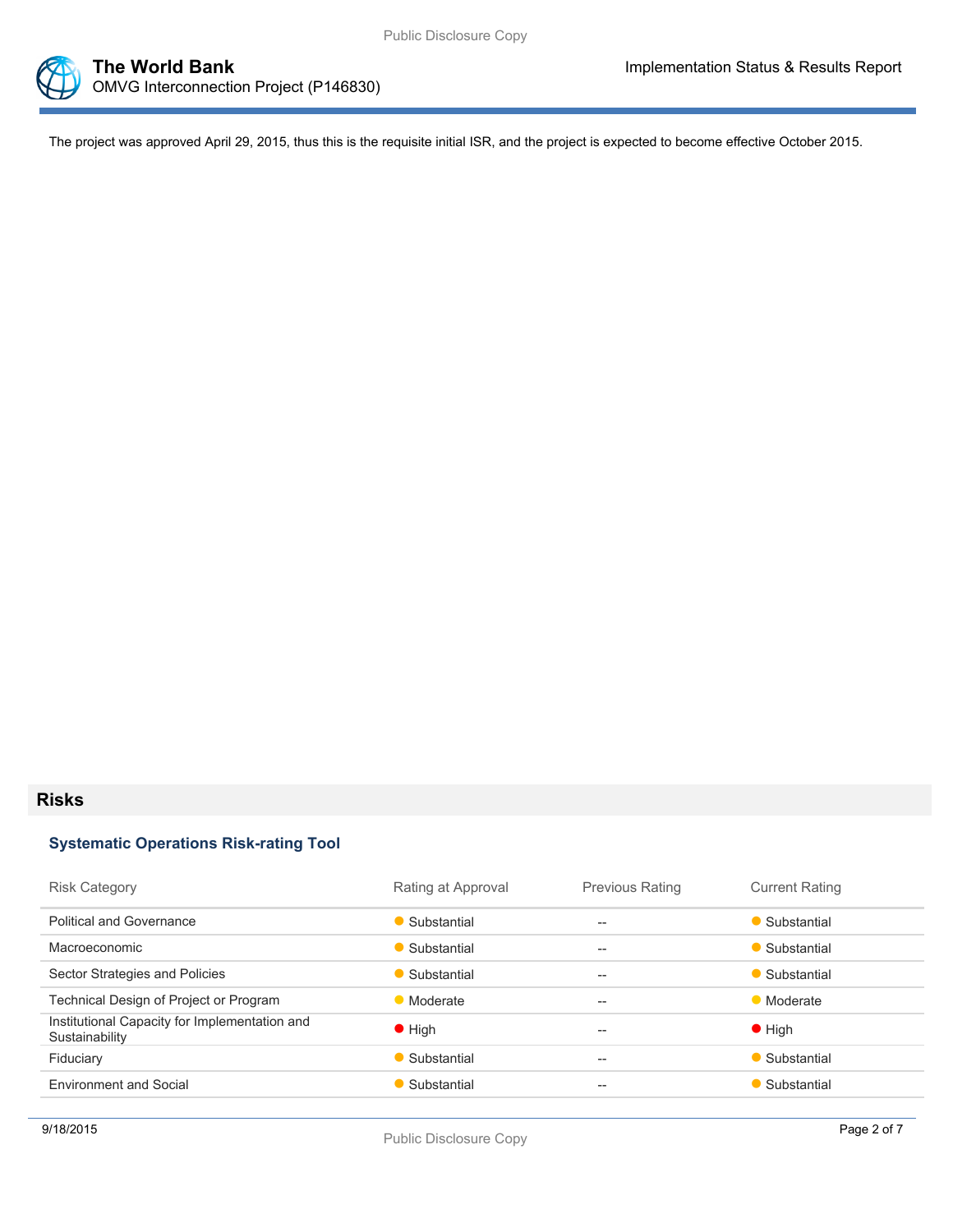

**The World Bank Implementation Status & Results Report** OMVG Interconnection Project (P146830)

| Stakeholders | $\bullet$ High | $\hspace{0.05cm} -\hspace{0.05cm} -\hspace{0.05cm}$ | $\bullet$ High |
|--------------|----------------|-----------------------------------------------------|----------------|
| Other        | $\bullet$ High | $\overline{\phantom{a}}$                            | $\bullet$ High |
| Overall      | $\bullet$ High | $\hspace{0.05cm} -\hspace{0.05cm} -\hspace{0.05cm}$ | $\bullet$ High |
|              |                |                                                     |                |

### **Results**

### **Project Development Objective Indicators**

Electricity Trade (Export/Import) Capacity of Senegal (Kilovolt-Amphere(KVA), Custom)

|       | <b>Baseline</b> | Actual (Previous) | Actual (Current) | End Target  |
|-------|-----------------|-------------------|------------------|-------------|
| Value | 0.00            | $- -$             | 0.00             | 222000.00   |
| Date  | 30-Jun-2015     | $- -$             | 10-Sep-2015      | 30-Jun-2017 |

#### Electricity Trade (Export/Import) Capacity of Guinea (Kilovolt-Amphere(KVA), Custom)

|       | Baseline    | Actual (Previous) | Actual (Current) | End Target  |
|-------|-------------|-------------------|------------------|-------------|
| Value | 0.00        | $- -$             | 0.00             | 340000.00   |
| Date  | 30-Jun-2015 | $-\!$             | 10-Sep-2015      | 30-Jun-2017 |

#### Electricity Trade (Export/Import) Capacity of Guinea Bissau (Kilovolt-Amphere(KVA), Custom)

|       | <b>Baseline</b> | Actual (Previous) | Actual (Current) | End Target  |
|-------|-----------------|-------------------|------------------|-------------|
| Value | 0.00            | $- -$             | 0.00             | 170000.00   |
| Date  | 30-Jun-2015     | $- -$             | 10-Sep-2015      | 30-Jun-2017 |

#### Electricity Trade (Export/Import) Capacity of The Gambia (Kilovolt-Amphere(KVA), Custom)

|       | <b>Baseline</b> | Actual (Previous) | Actual (Current) | End Target  |
|-------|-----------------|-------------------|------------------|-------------|
| Value | 0.00            | $- -$             | 0.00             | 180000.00   |
| Date  | 30-Jun-2015     | --                | 10-Sep-2015      | 30-Jun-2017 |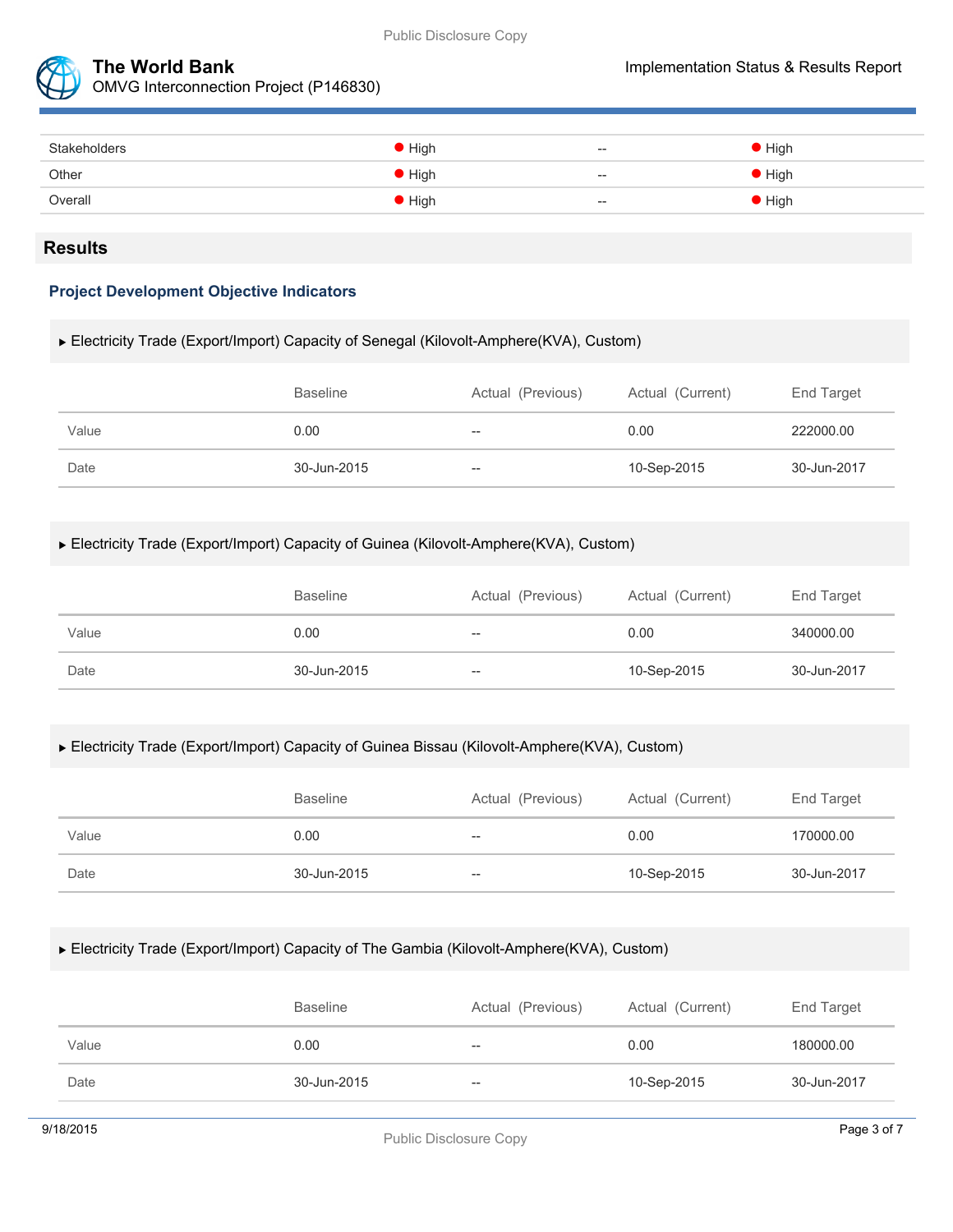

#### Institutional structure to facilitate electricity trade (composite index) (Number, Custom)

|       | <b>Baseline</b> | Actual (Previous) | Actual (Current) | End Target  |
|-------|-----------------|-------------------|------------------|-------------|
| Value | 0.00            | --                | 0.00             | 3.00        |
| Date  | 30-Jun-2015     | $- -$             | 10-Sep-2015      | 30-Jun-2017 |

#### Direct project beneficiaries (Number, Core)

|       | <b>Baseline</b> | Actual (Previous) | Actual (Current) | End Target  |
|-------|-----------------|-------------------|------------------|-------------|
| Value | 0.00            | $- -$             | 0.00             | 6684250.00  |
| Date  | 30-Jun-2015     | --                | 10-Sep-2015      | 30-Jun-2017 |

#### Female beneficiaries (Percentage, Core Supplement)

|       | Baseline | Actual (Previous) | Actual (Current) | End Target |
|-------|----------|-------------------|------------------|------------|
| Value | 0.00     | $- -$             | 0.00             | 3342125.00 |

#### Overall Comments

**Intermediate Results Indicators**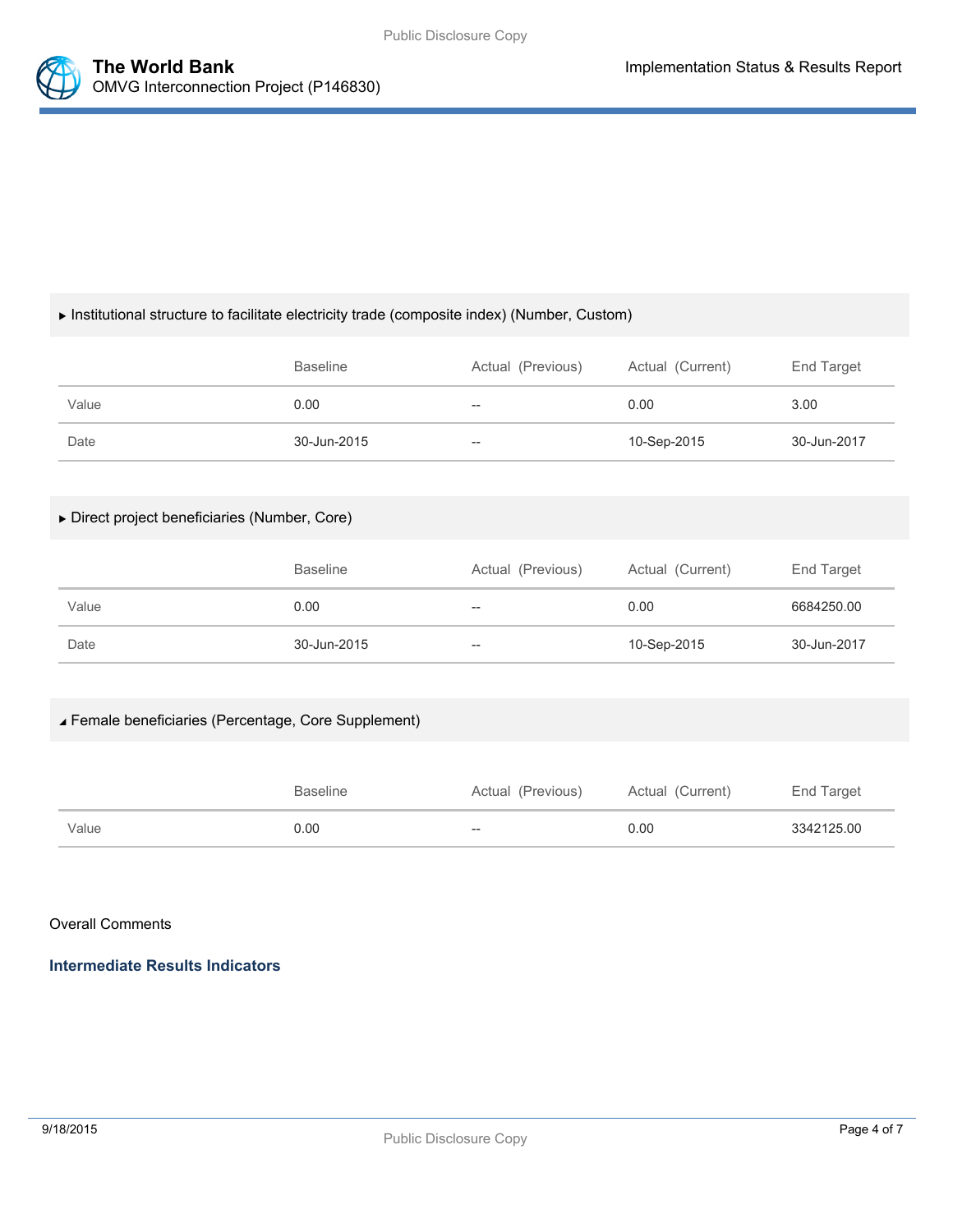

#### The Project Management Firm is performing adequately (Yes/No, Custom)

|       | Baseline    | Actual (Previous)                     | Actual (Current)                      | End Target  |
|-------|-------------|---------------------------------------|---------------------------------------|-------------|
| Value | N           | $\hspace{0.05cm}$ – $\hspace{0.05cm}$ | $\hspace{0.05cm}$ – $\hspace{0.05cm}$ |             |
| Date  | 30-Jun-2015 | $\overline{\phantom{m}}$              | $- -$                                 | 30-Jun-2017 |

#### Transmission lines constructed (Kilometers, Custom)

|       | <b>Baseline</b> | Actual (Previous) | Actual (Current)         | End Target  |
|-------|-----------------|-------------------|--------------------------|-------------|
| Value | 0.00            | --                | $\overline{\phantom{m}}$ | 1677.00     |
| Date  | 30-Sep-2014     | $- -$             | $- -$                    | 30-Sep-2017 |

### Number of substations constructed (Number, Custom)

|       | <b>Baseline</b> | Actual (Previous) | Actual (Current) | End Target  |
|-------|-----------------|-------------------|------------------|-------------|
| Value | 0.00            | $- -$             | $- -$            | 15.00       |
| Date  | 30-Sep-2014     | $- -$             | $- -$            | 30-Sep-2017 |

#### Length of fiber optic network built (Kilometers, Custom)

|       | <b>Baseline</b> | Actual (Previous) | Actual (Current) | End Target  |
|-------|-----------------|-------------------|------------------|-------------|
| Value | 0.00            | $- -$             | $- -$            | 1677.00     |
| Date  | 30-Jun-2015     | $- -$             | $- -$            | 30-Jun-2017 |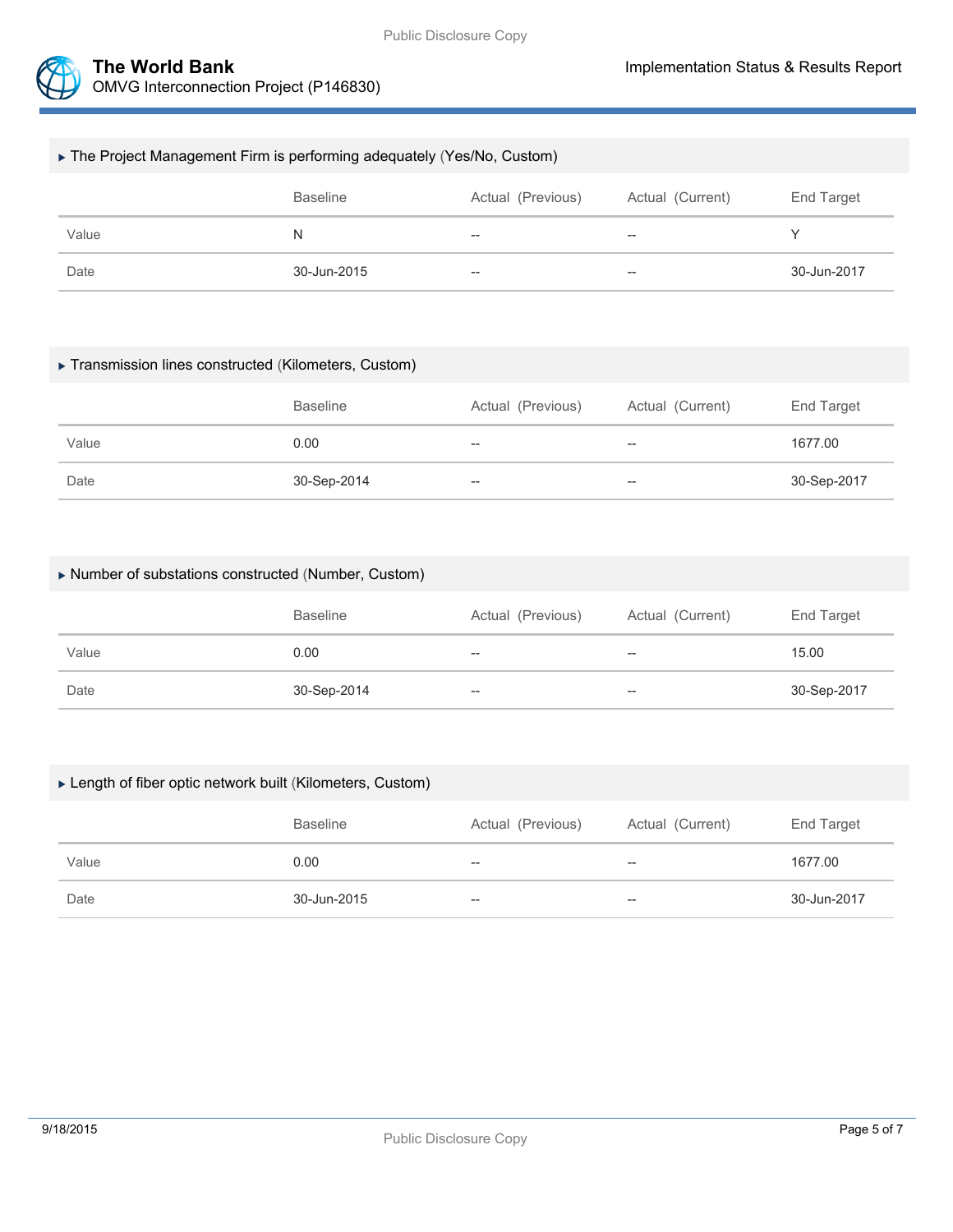

| ► Private Operator for the AMA (Text, Custom) |                 |                   |                   |             |  |  |  |
|-----------------------------------------------|-----------------|-------------------|-------------------|-------------|--|--|--|
|                                               | <b>Baseline</b> | Actual (Previous) | Actual (Current)  | End Target  |  |  |  |
| Value                                         | No              | $- -$             | $\hspace{0.05cm}$ | Yes         |  |  |  |
| Date                                          | 30-Jun-2015     | $- -$             | $- -$             | 30-Jun-2017 |  |  |  |

#### Overall Comments

## **Data on Financial Performance**

#### **Disbursements (by loan)**

| Project | Loan/Credit/TF | <b>Status</b>    | Currency   | Original | Revised | Cancelled | <b>Disbursed</b> | Undisbursed | <b>Disbursed</b> |
|---------|----------------|------------------|------------|----------|---------|-----------|------------------|-------------|------------------|
| P146830 | IDA-56590      | Not<br>Effective | <b>XDR</b> | 33.40    | 33.40   | 0.00      | 0.00             | 33.40       | $0\%$            |
| P146830 | IDA-56600      | Not<br>Effective | <b>XDR</b> | 21.40    | 21.40   | 0.00      | 0.00             | 21.40       | $0\%$            |
| P146830 | IDA-56610      | Not<br>Effective | <b>XDR</b> | 55.50    | 55.50   | 0.00      | 0.00             | 55.50       | $0\%$            |
| P146830 | IDA-56620      | Not<br>Effective | <b>XDR</b> | 32.00    | 32.00   | 0.00      | 0.00             | 32.00       | $0\%$            |

## **Key Dates (by loan)**

| Project | Loan/Credit/TF | <b>Status</b>           | Approval Date | Signing Date | <b>Effectiveness Date</b> | Orig. Closing Date | Rev. Closing Date |
|---------|----------------|-------------------------|---------------|--------------|---------------------------|--------------------|-------------------|
| P146830 | IDA-56590      | Not<br>Effective        | 29-Apr-2015   | 23-Jun-2015  | $\hspace{0.05cm} -$       | 30-Jun-2022        | 30-Jun-2022       |
| P146830 | IDA-56600      | <b>Not</b><br>Effective | 29-Apr-2015   | 23-Jun-2015  | $\hspace{0.05cm}$         | 30-Jun-2022        | 30-Jun-2022       |
| P146830 | IDA-56610      | Not<br>Effective        | 29-Apr-2015   | 23-Jun-2015  | $\hspace{0.05cm} -$       | 30-Jun-2022        | 30-Jun-2022       |
| P146830 | IDA-56620      | Not<br>Effective        | 29-Apr-2015   | 23-Jun-2015  | $\hspace{0.05cm} -$       | 30-Jun-2022        | 30-Jun-2022       |

## **Cumulative Disbursements**